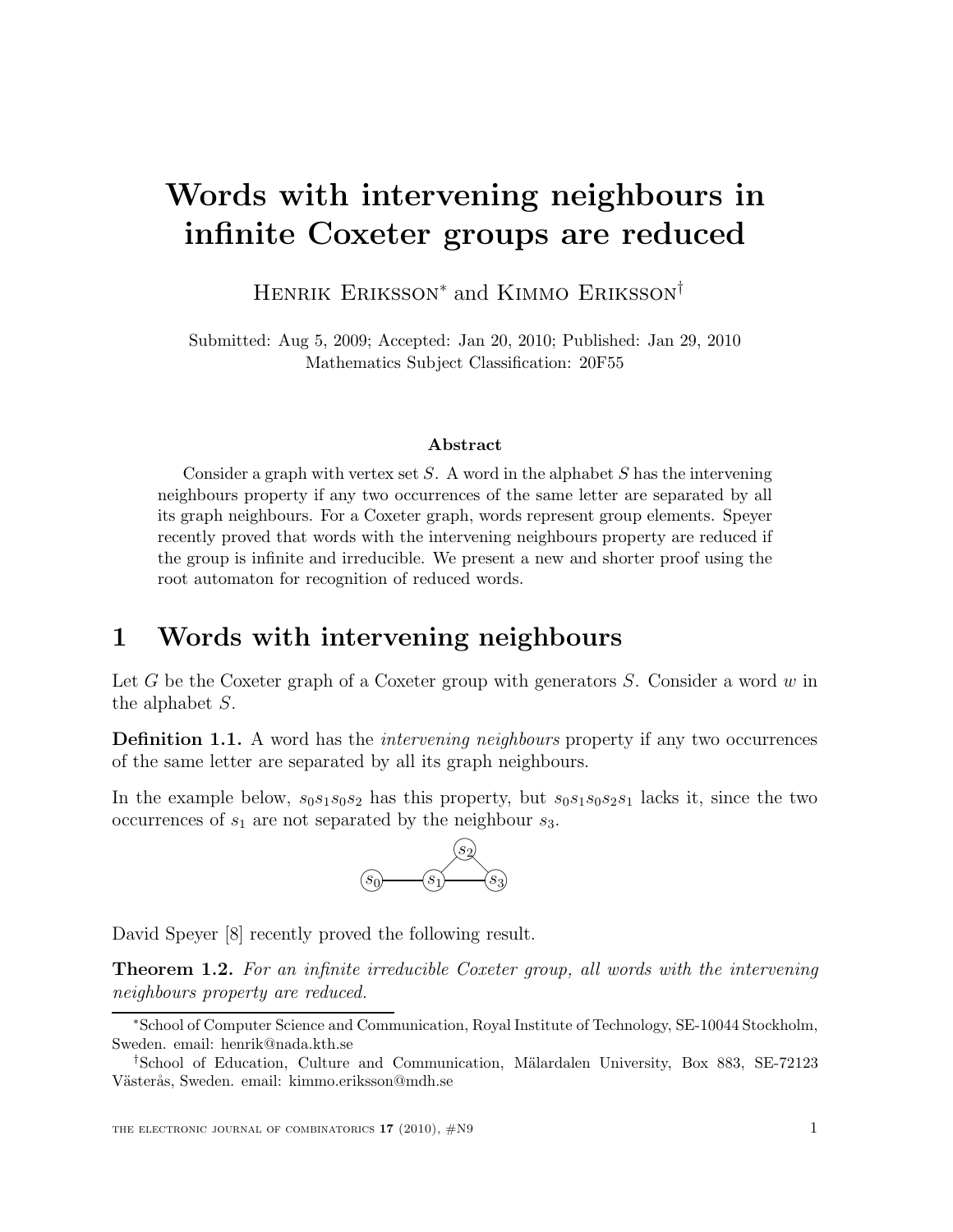

Figure 1: The infinite root poset of  $\tilde{A}_2$ , with the small roots indicated by the dashed box.

In this note, we will demonstrate how the proof of this general result can be reduced to checking the property for just a small family of groups and just a small subset of words, for which verification of the property is straightforward. Our tool will be the finite automaton for recognition of reduced words, invented in [4].

### 2 The root automaton

For any group given by generators and relations, a word  $w$  in the generators is called reduced if it is the shortest word for that group element. In general, recognizing reduced words is an undecidable problem. For a Coxeter group, however, a finite recognizing automaton exists [3]. We will here use the concrete root automaton developed by H. Eriksson (for details, see [1]).

In brief, a root in a Coxeter group can be represented as a vector of numbers, one for each vertex of the Coxeter graph. Let  $m_{xy} \geq 3$  denote the label of the edge between two neighbouring vertices  $x$  and  $y$  in the Coxeter graph. The set of roots is generated from the unit vectors by sequences of "reflections" indexed by the vertices. The reflection corresponding to a vertex  $x$  changes only the  $x$ -component of the vector; to obtain the new x-component, change the sign of its previous value and for each neighbour y of x add the y-component value weighted by  $2 \cos(\pi/m_{xy}) \geq 1$ .

We partially order roots by componentwise  $\leq$ . It is a fundamental fact in Coxeter theory that the nonzero values in a root are either all positive or else all negative, so the poset has a negative side and a positive side.

Figure 2 illustrates the root poset for the affine Coxeter group  $\tilde{A}_2$ , for which the Coxeter graph is a cycle with three vertices, say  $a, b, c$ , and all edge labels equal to 3.

In order to interpret the root poset as an automaton, we let words represent paths in the poset: The path starts at the unit root corresponding to the first letter of the word. For each subsequent letter, follow the the corresponding edge in the poset (i.e., perform the corresponding reflection).

All paths start on the positive side (because unit roots are positive). Paths cross over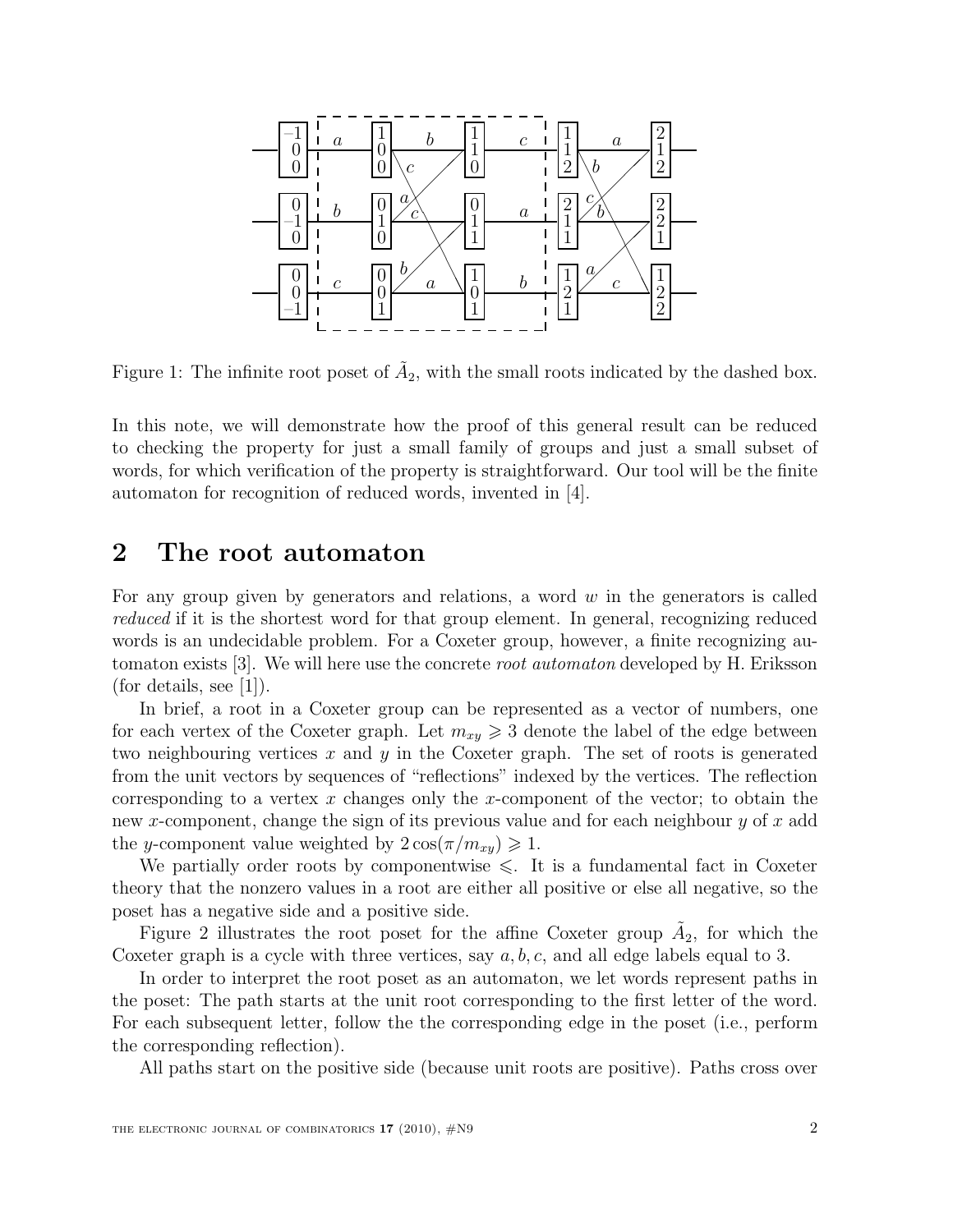to the negative side if and only if the corresponding word may be shortened (reduced) by deletion of its first and the letter where the crossing occurs [1, 4]. For example, in Figure 2 the word acac gives a path that ends by crossing to the negative side, so we can delete the first and last letters and obtain ca as a reduced word for the same group element. Thus, we have a deterministic automaton that detects reductions:

Lemma 2.1. A word is reduced if, starting anywhere in the word, the root automaton will never reach a negative root.

The above automaton is of course infinite for infinite groups, but as discussed by Eriksson [4] only a finite set of states is needed. These are the *small roots*, defined as the roots that can be reached from the unit roots without taking any step that changes a component by 2 or more. For example, the word abc takes the automaton in Figure 2 through three states:



The last move increased the c-component by 2, so  $\left| \frac{1}{2} \right|$  is not a small root, and in fact there are just six small roots in our example. That an automaton for recognition of reduced words needs the small roots only follows from the following property: When the current state has left the small roots (and reached a "big root"), it will not return to the small roots as long as the word is reduced [1, 4]. Together with Lemma 2.1, this property implies a result that will serve as our general technique to prove that a word is reduced:

Lemma 2.2. If a word is not reduced then starting somewhere in the word, the root automaton will reach a negative root without previously passing a big root.

## 3 Intervening neighbours words in the infinite Coxeter groups

As a first illustration of the power of this technique, we will prove Speyer's theorem for the affine group of type  $\tilde{A}_n$ .

**Proposition 3.1.** For all affine groups of type  $\tilde{A}_n$ , all words with the intervening neighbours property are reduced.

*Proof.* In order to use Lemma 2.2, take any intervening neighbours word  $w$ , start anywhere in this word, and follow the corresponding path in the root automaton. To begin with, the 1 in the initial state will propagate to neighbour vertices, then to their neighbours, and so on. Because of the intervening neighbours property, these 1-values will not change before the neighbour 0-value has been raised. The last 0-value to be raised has two neighbour 1-values, so the automaton reaches a big root before reaching the negative side. П

To cover remaining cases of Speyer's theorem we shall make use of an elementary characterization of infinite Coxeter groups.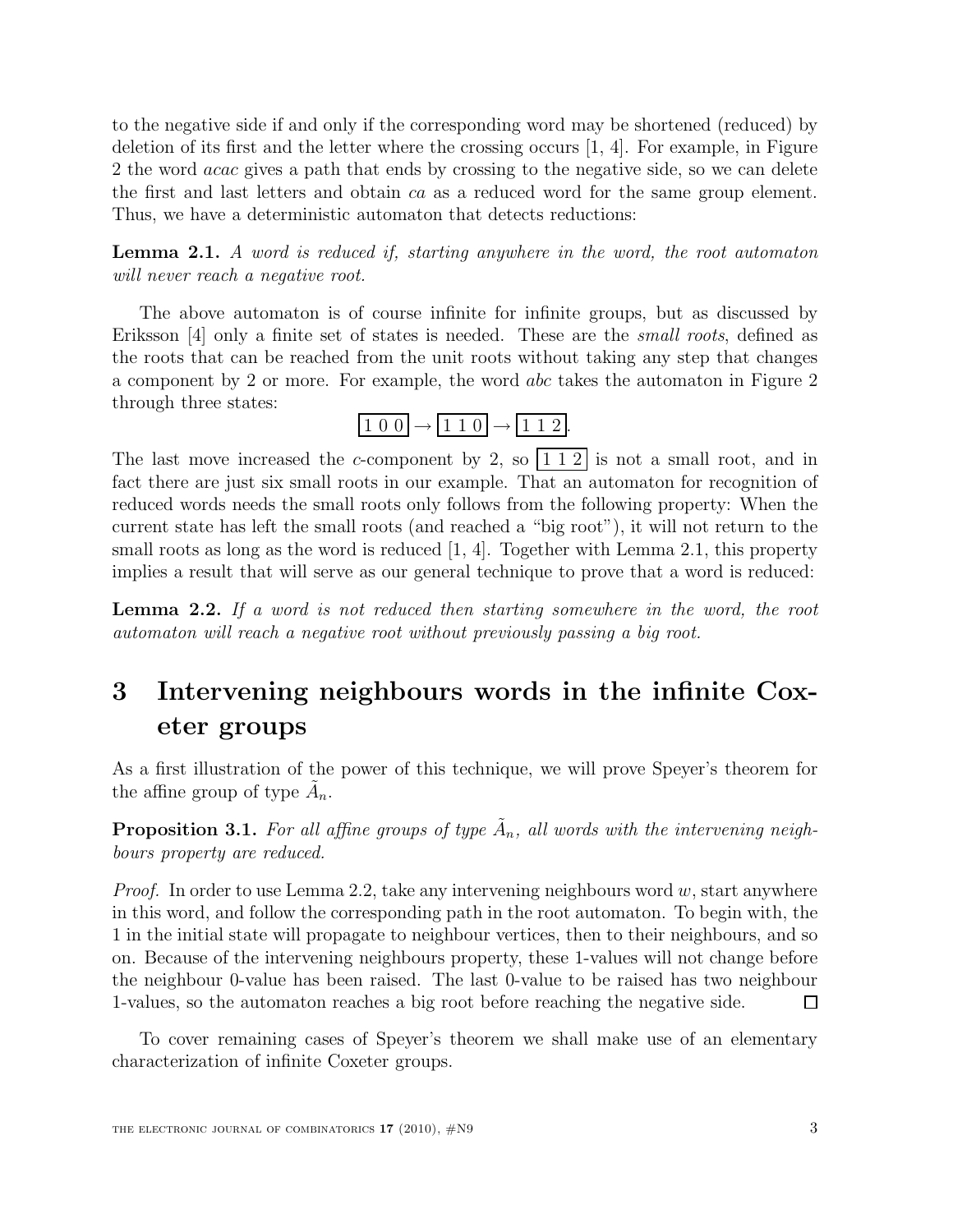Proposition 3.2. A Coxeter graph defines an infinite group if and only if it has a subgraph isomorphic to one of the graphs in Table 1, possibly with some edge values increased.

Proof. It is straightforward to verify from the classification of finite Coxeter groups (see [1]) that if you start with the graph of a finite group and add an edge (and possibly a vertex), or increase an edge value, you either obtain the graph of another finite group or a graph with a subgraph isomorphic to one of the graphs in Table 1, possibly with some edge values increased.  $\Box$ 



Table 1: Coxeter graphs for all affine Coxeter groups and two special hyperbolic Coxeter groups (here nicknamed  $\tilde{H}_3$  and  $\tilde{H}_4$  since one obtains them by adding one edge and vertex to the Coxeter graphs of finite groups  $H_3$  and  $H_4$ ).

Thanks to the characterization of infinite Coxeter groups in Proposition 3.2, our next two propositions say that it is enough to prove the theorem for the Coxeter graphs in Table 1.

**Proposition 3.3.** If a Coxeter graph G has the property that all words with intervening neighbours are reduced, this property also holds for the graph G′ obtained by extending G with a vertex  $s'$  and an edge  $s$ — $s'$ .

*Proof.* Consider an intervening neighbours word  $w'$  in the extended vertex set. We may write  $w' = w_0 s' w_1 s' w_2 s' \cdots$ , where the  $w_i$  are words in the G-vertices. By assumption, the word  $w_0w_1w_2\cdots$  is reduced, so it would take the root automaton through a series of positive roots. Now switch to the word  $w_0 s' w_1 w_2 \cdots$ . The difference comes when we play the s that necessarily is in  $w_1$ , for now the extra vertex s' may make a positive contribution, say x. So x is added to the s-component and this effect propagates additively through  $w_1w_2 \cdots$ . Since this is an intervening neighbours word, all additives will be positive or zero.

The same argument holds for the other occurrences of  $s'$  in  $w'$ , so the states of the automaton will certainly stay positive.  $\Box$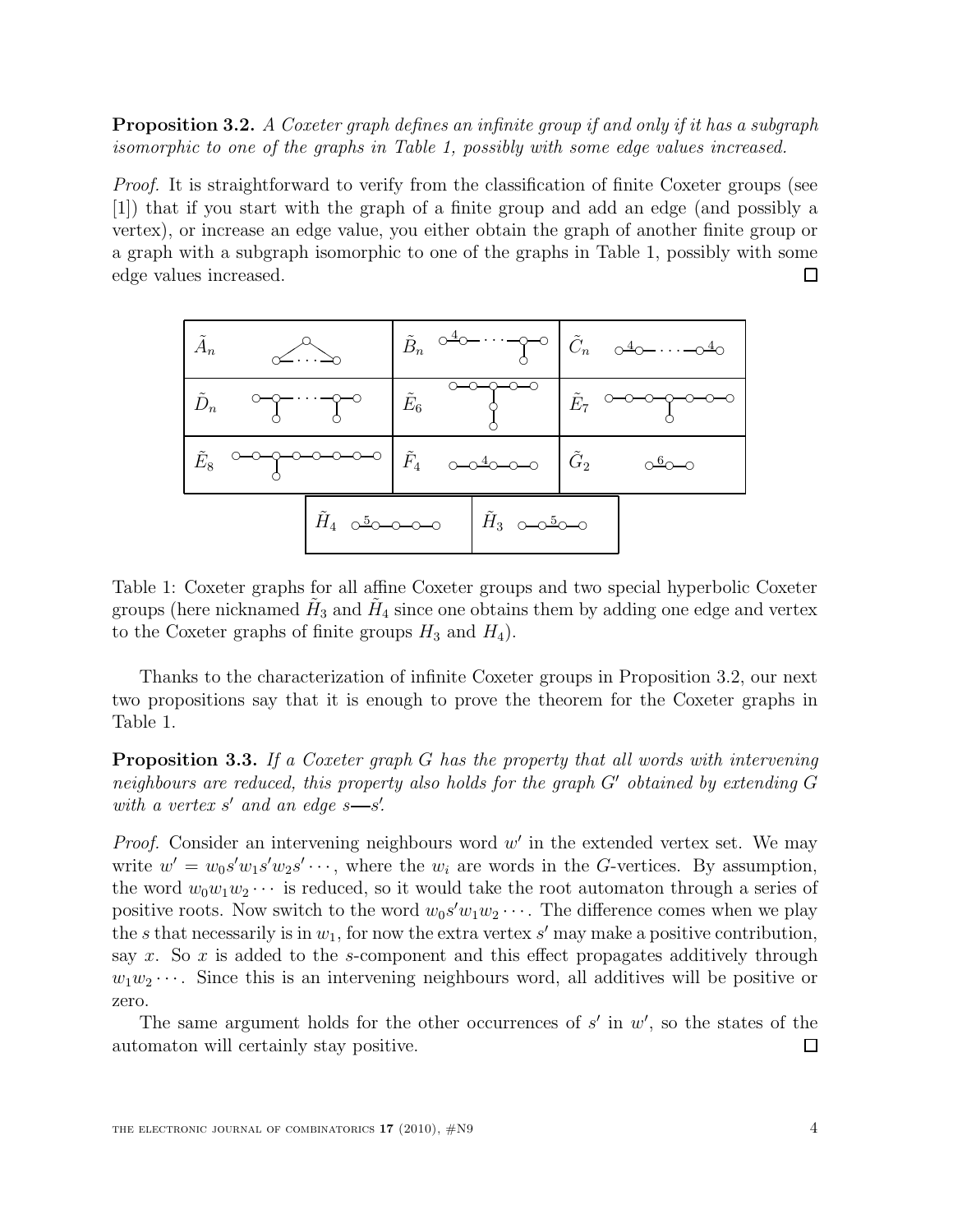**Proposition 3.4.** If a Coxeter graph G has the property that all words with intervening neighbours are reduced, this property also holds for the graph obtained by increasing an edge label value  $s^{\underline{k}}-t$  to  $s^{\underline{m}}-t$ , where  $k < m$ .

*Proof.* Let w be an intervening neighbours word, so it is reduced over G and takes the automaton through positive roots. Now use the edge label  $m$  the first time a value is transported along this edge, from s to t, say. The result is a raise of the t-value and this effect propagates additively as a positive contribution, when the rest of the word is played. The same argument holds for all later uses of the m-label. □

So, it remains for us to prove the main theorem for the graphs in Table 1. We have already covered the cyclic case in Proposition 3.1. All the other ten graphs are trees and hence bipartite. For each of these graphs and each start vertex s in that graph, we will define the infinite *bicoloured word* in the following way. Colour s white, colour all neighbours of s black, colour the neighbours' neighbours white etc, so that black and white vertices alternate. The bicoloured word starts with s followed by all blacks (in any order, they commute!), then all whites, then all blacks etc.

Proposition 3.5. For each of the graphs in Table 1 the bicoloured word has the intervening neighbours property and is reduced.

Proof. The intervening neighbours property of the bicoloured word is immediate from its definition. It is further a very simple verification that for any graph in Table 1 and any start vertex s, the bicoloured word takes the root automaton to a big root before it reaches a negative root. (For example, in  $\tilde{E}_6$  with the center vertex as s, we start with a 1 on s, then we get 1 on its neighbours, then 2 on s, then 2 on its neighbours and finally 4 on s, which is a raise by 2 and hence a big root is reached; a Python program for the general case is available at http://www.nada.kth.se/∼henrik/intervening.) Therefore the bicoloured word cannot be reducible through deletion of the last letter of any coloured block, but all same-coloured letters commute so in fact the word cannot be reducible at all. □

### 4 A polygon game that finishes the proof

The intervening neighbours property is neatly modelled by the *chips game*. Assuming that the edges of  $G$  have been given some orientation, a move consists in choosing a sink node s and reversing all its edge directions, thus making it a source.

 $\cdot \longrightarrow s \longrightarrow \cdot \rightarrow \cdot \rightarrow \cdot$ 

(We call it the chips game because if each arrow-head is detached and pronounced a chip, the rules are equivalent to the chip-firing game of Björner, Lovász and Shor  $[2]$ .) A fired node cannot be fired again until all neighbours have been fired, so every play sequence will have the intervening neighbours property. In the opposite direction, for any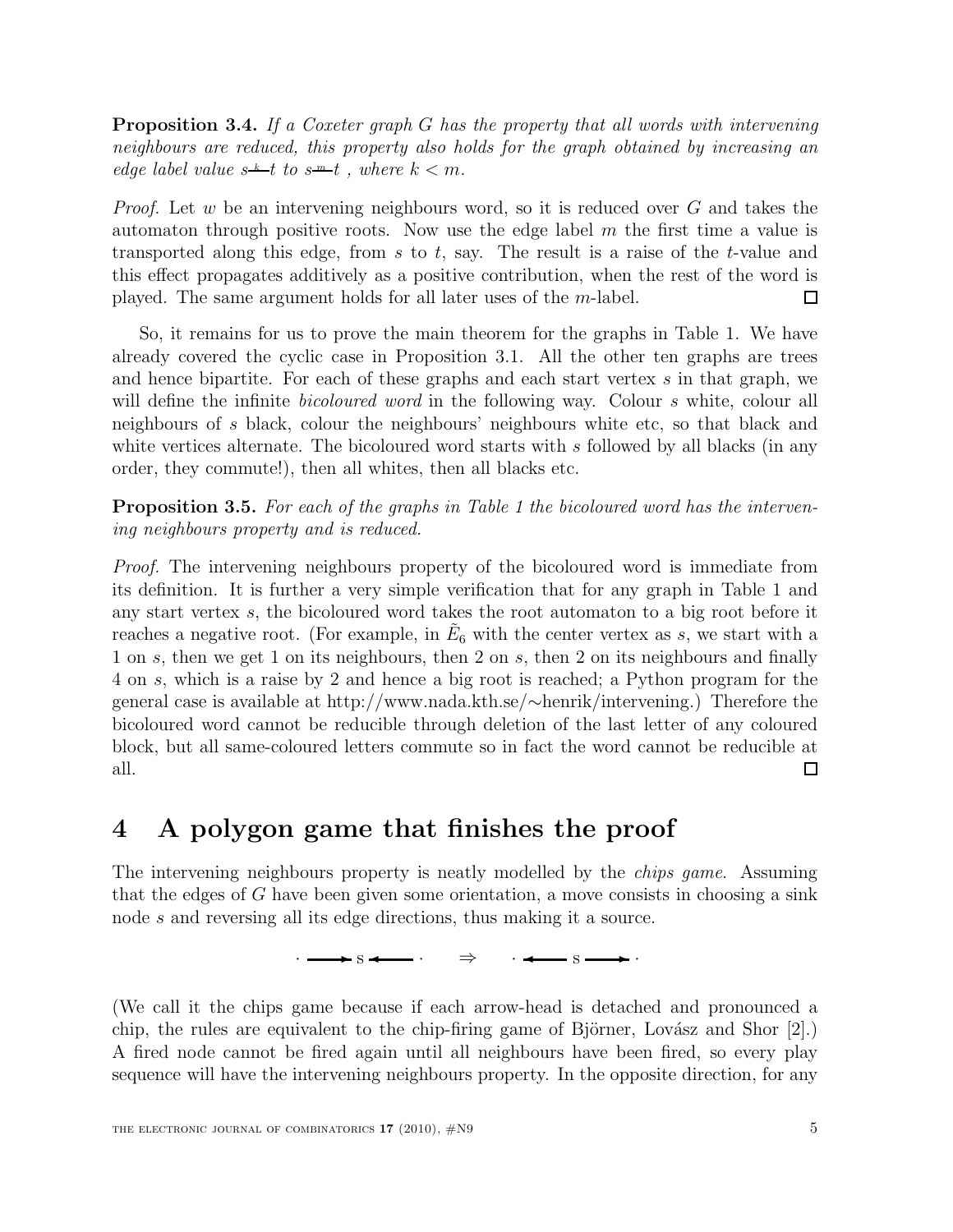intervening neighbours word w and each Coxeter graph edge  $s$ —t the neighbours s and t must alternate in w and we may indicate by the arrow  $s \rightarrow t$  that it is t's turn to occur next. Thus, w defines an *initial edge orientation* such that any edge is directed toward the vertex corresponding to the letter that comes first in  $w$ . Then, reading each letter of w in turn, it is always the case that the current letter is a *sink* vertex and after reading it all arrows into it are reversed so that it becomes a source instead [5].

If we interpret the word defined by a chips game as a path in the root poset, we can decide to forbid moves leading to a negative root. This rule defines the *positive chips* game. A game position then consists of a nonnegative number on each vertex and an orientation of each edge. For every graph  $G$  in Table 1, the infinite bicoloured word is an infinite positive chips play sequence. If we can show that every chips play sequence is, in fact, positive, that is the proof of Theorem 1.2.

If at some stage in a chips game a sink s cannot be played (as that would result in a negative root) then it will remain unplayable, the neighbours of s being deadlocked. But then, after a finite number moves, a terminal position is reached. (The original chipfiring paper [2] expressed this fact as follows: "In an infinite move sequence each node is fired infinitely many times".) But a terminal position cannot occur when there is also an infinite play sequence (the bicoloured one); that statement is true for all polygon games, and we will explain what that means.

It is logically impossible for two neighbour vertices both to be sinks. So, if at any time two different moves are possible, they must involve two non-neighbours and such moves are independent of each other. Thus, the positive chips game is a *polygon game* (with all polygons being diamonds) in the terminology of K. Eriksson [7]. Here is an example of such a polygon for  $\tilde{G}_2$ :



Polygon games have the property that either all play sequences end in the same state after a finite number of moves or all play sequences can be continued indefinitely [7]. Now recall that for each of the ten acyclic graphs in Table 1 the bicoloured word is an infinite path on the positive root poset, corresponding to an initial edge orientation and an infinite play sequence from this initial position. From the polygon property we can conclude that no terminal position occurs and, as we just saw, every chips game with that same initial edge orientation will stay positive, i.e. the corresponding intervening neigbours word is reduced. Our last lemma shows how this result can be extended to all other initial edge orientations.

Lemma 4.1. For each of the ten treelike graphs in Table 1 there is an infinite play sequence in the positive chips game that passes through all possible edge orientations.